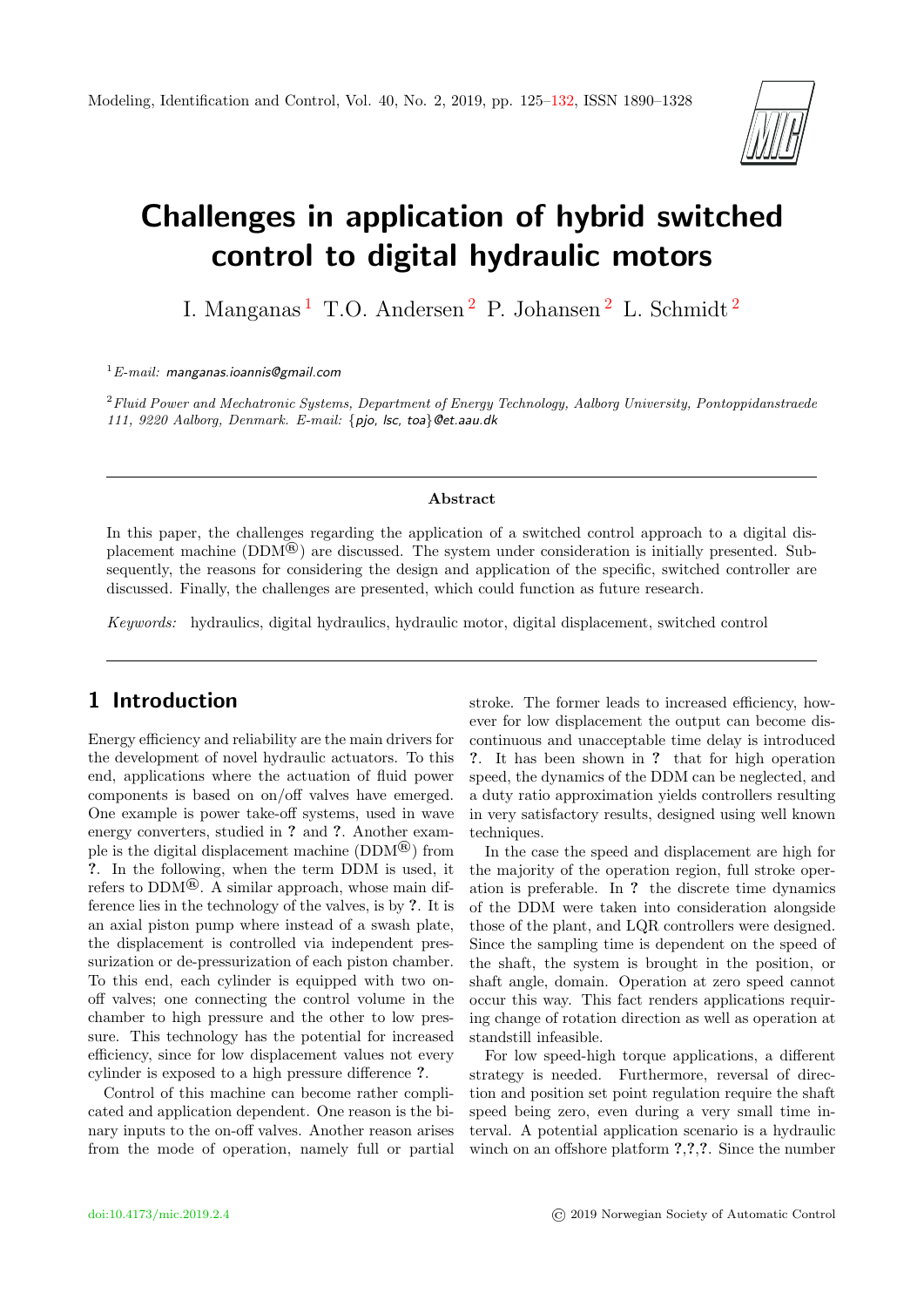of cylinders is predetermined and the control inputs are binary, it is not difficult to think of different combinations as different discrete states with distinct equilibrium points. As a result a hybrid type of controller could be an alternative to a discrete, maybe predictive, controller.

In the field of switched electronics, especially when the number of the different switching states is low, controllers designed using a hybrid framework have been designed. The majority of controllers in industry are designed upon a duty ratio approximation as (S)PWM controllers. However, the design of hybrid controllers approaches the problem in a way that can be used for the topic of this article. Different hybrid and optimal control schemes are compared in ? and ? for the buck and boost converter respectively. In these works, the hybrid methodology refers to taking into consideration the discontinuous switching, designing controllers based on the complete dynamics of the converter instead of a low frequency approximation. In ? and ?, the DC-DC boost converter is considered. The hybrid framework as presented in ? is used. The hybrid controller is based on the current switching state, as well as measurements of the continuous states in order to calculate the next switching state. In ?, the same hybrid control design framework is adapted to a single phase DC/AC converter. The resulting controller is found in simulations to produce lower harmonic distortion than the PWM controller. The switched systems approach to designing hybrid controllers for DC-DC converters is examined in ?. The cases of the buck, boost and buck-boost converters are illustrated as examples. All the aforementioned works are based on systems with a low number of switching states, or modes, which is the consequence of the low number of switching elements. Owing to its intuitive procedure, the last approach is selected to be followed in the present article.

In this paper, the challenges for designing a hybrid switched controller for a DDM operating as a motor, are discussed. In Section 2, the DDM operating as motor is described and the nonlinear differential equations that describe its components are presented. In Section 3, the attempted control approach is presented. In Section 4, the challenges that hinder the direct applicability of the selected control approach to the given system are discussed.

## 2 Description of the system

#### 2.1 Description and operation principle

The objective is either shaft angle regulation or speed control. However, both directions of rotation might be required. In order to keep the complexity of the design low, the number of cylinders is  $N = 3$ . A DDM like this is illustrated in Figure [1.](#page-1-0)

<span id="page-1-0"></span>

Figure 1: A DDM consisting of 3 cylinders.

The principle of operation for the so-called creep mode, as described in ?, is the following:

- Decide of a direction of rotation.
- Depending on the direction, a cylinder that contributes positive torque towards that direction, is pressurized.
- Block all ports of all cylinders.
- When the system is in equilibrium, a cylinder that contributes negative torque is depressurized.
- At the next equilibrium point, the procedure is repeated.

Modifications to this algorithm can be simultaneous pressurization or de-pressurization of multiple cylinders and not waiting to reach an equilibrium point for the next step in the algorithm. In this document, the case where only one cylinder can be active at a time is investigated. Denoting for each cylinder the cases:

- 1: High pressure valve is open. The control volume of the cylinder is pressurized.
- -1: Low pressure valve is open. The control volume of the cylinder is de-pressurized.
- 0: Both valves are closed. No flow comes in or goes out of the chamber of the cylinder.

The allowed combinations, which constitute the discrete states, for the three cylinders are shown in Table [1.](#page-2-0)

It is of interest to design a switching signal that commands the change of states  $S_j$ ,  $j = 0, 1, 2, ..., 6$ , so that the resulting equilibrium point is as close as possible to the reference. To this end, the equilibrium points of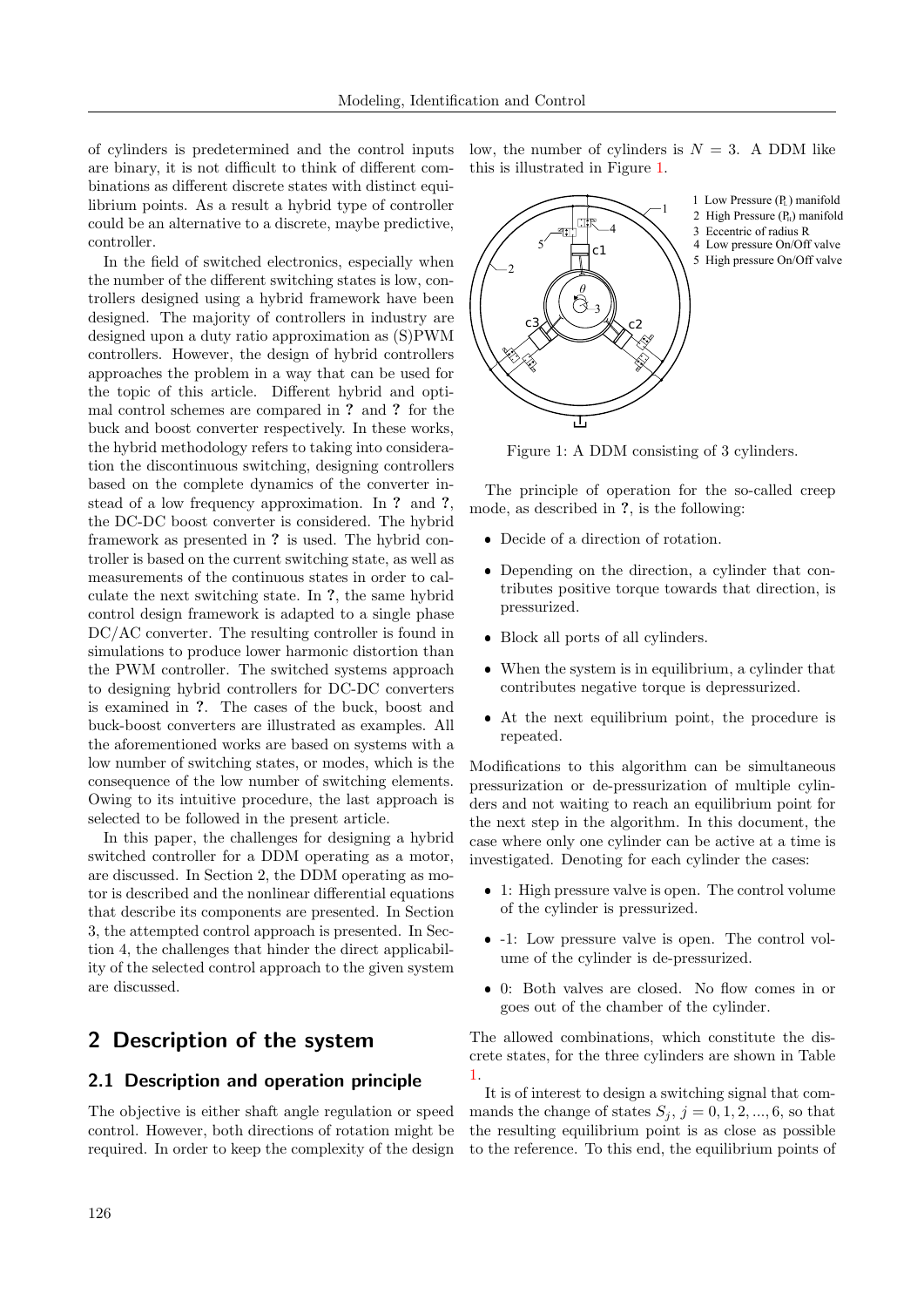<span id="page-2-0"></span>

| Table 1: Table of allowed states for the three cylinders |
|----------------------------------------------------------|
|----------------------------------------------------------|

| $\operatorname{State}$ | C3       | C2 | C1          |
|------------------------|----------|----|-------------|
| $S_0$                  | 0        | 0  | 0           |
| $S_1$                  | $\theta$ | 0  | $\mathbf 1$ |
| $S_2$                  | $\theta$ | 1  | 0           |
| $S_3$                  | 1        | 0  | 0           |
| $S_4$                  | 0        | 0  | -1          |
| $S_5$                  | $\theta$ | -1 | 0           |
| $S_6$                  | $-1$     | 0  | 0           |
|                        |          |    |             |

the system in these states must be identified, preferably in closed form. If more combinations were allowed, it is expected that more equilibrium points will be available, increasing the output resolution of the motor. The possible combinations are  $m^N - 2$ , where  $m = 3$ , the number of possible values for the state of each valve of a cylinder  $0, -1$  or 1. The 2 combinations that are discarded are 111 and  $-1-1-1$  since the former does not produce torque and the latter corresponds to the idle state. It is noted here that the idle state is an important feature of the DDM technology for increased efficiency, but for the scope of this article where the DDM operates as a motor, it is not used.

#### 2.2 Model of the system

Modelling of the system follows the work in ?. The nonlinear model of the system is consisted of:

Piston displacement:

$$
x_p = R[1 - \cos(\theta_i)]
$$
  
\n
$$
\theta_i = \theta + \frac{2\pi}{N} (i - 1) \quad i = 1, 2, ..., N = 3
$$
\n(1)

where  $R$  is the eccentric radius and  $\theta$  is the shaft angle.

Torque contribution of each cylinder:

$$
\tau_i = P_i D_i \tag{2}
$$

$$
D_i = V_d \sin(\theta_i) \tag{3}
$$

where  $P_i$  is the pressure of the control volume inside cylinder's i chamber and  $V_d = A * R$  with A the piston area. The total torque contribution is:

$$
\tau = \sum_{i=1}^{N} \tau_i =
$$
  
=  $V_d [P_1 \sin (\theta_1) + P_2 \sin (\theta_2) + P_3 \sin (\theta_3)]$  (4)

Chamber pressure:

$$
\dot{P}_i = \frac{\beta_{eff}}{V_0 + V_d \left[1 - \cos(\theta_i)\right]} \left[-V_d \dot{\theta} \sin(\theta_i) + q_H - q_L\right]
$$
\n(5)

The temperature and pressure dependent effective oil bulk modulus is considered to be constant. However, this is not very realistic, since the chamber pressure becomes low. The terms  $q_H$  and  $q_L$  correspond to the flow through the high and low pressure valves' orifices respectively and when they are active:

$$
q_H = K_v \sqrt{P_H - P_i} \tag{6}
$$

$$
q_L = K_v \sqrt{P_i - P_L} \tag{7}
$$

As stated in ?, there exists a system that protects against cavitation and furthermore, the valves can open passively. This fact adds to the complexity and difficulty finding equilibrium points.

In order to keep the order of the system low, a rough approximation has been made regarding the dynamics of the on-off valves. It has been assumed that they are infinitely fast, ie.  $\frac{x_v(t)}{x_{v,max}} \approx \frac{u_v(t)}{u_{v,max}}$  $u_{v,max}$ for a wide range of input voltage frequencies.  $x_v(t)$ refers to the instantaneous position of the on-off valve, while  $u<sub>v</sub>(t)$  refers to its input voltage. This is not necessarily true, since the settling times range in the order of ms, however compared to the time constant of the shaft, they are neglected.

 The shaft dynamics, using Newton's second law and Equation  $(4)$ , can be written as:

$$
\ddot{\theta} = -\frac{b}{J}\dot{\theta} - \frac{\tau_{load}}{J} + \n+ \frac{V_d}{J} [P_1 \sin (\theta_1) + P_2 \sin (\theta_2) + P_3 \sin (\theta_3)]
$$
 (8)

It is assumed that  $\tau_{load}$  is known and always positive for this application scenario.

• For the state vector  $\mathbf{x} = [x_1 \ x_2 \ P_1 \ P_2 \ P_3]^T$ , the dynamic equations describing the system are shown in Equations  $(9)-(11)$  $(9)-(11)$  $(9)-(11)$  (see top of page 4).

#### <span id="page-2-3"></span>2.2.1 Equilibrium when all valves are closed

An initial investigation suggests finding the equilibrium points of the system under constant, known load. This amounts to finding tuples  $(x_1, P_1, P_2, P_3)$  satisfying:

<span id="page-2-2"></span><span id="page-2-1"></span>
$$
P_1 \sin(x_1) + P_2 \sin\left(x_1 + \frac{2\pi}{3}\right) +
$$

$$
+ P_3 \sin\left(x_1 + 2\frac{2\pi}{3}\right) = \frac{\tau_{load}}{V_d} \qquad (12)
$$

where  $P_L \leq P_i \leq P_H$ . There can be a case where  $P_i > P_H$  for the valves, see ?, but this situation is not considered because if the high pressure valve opens,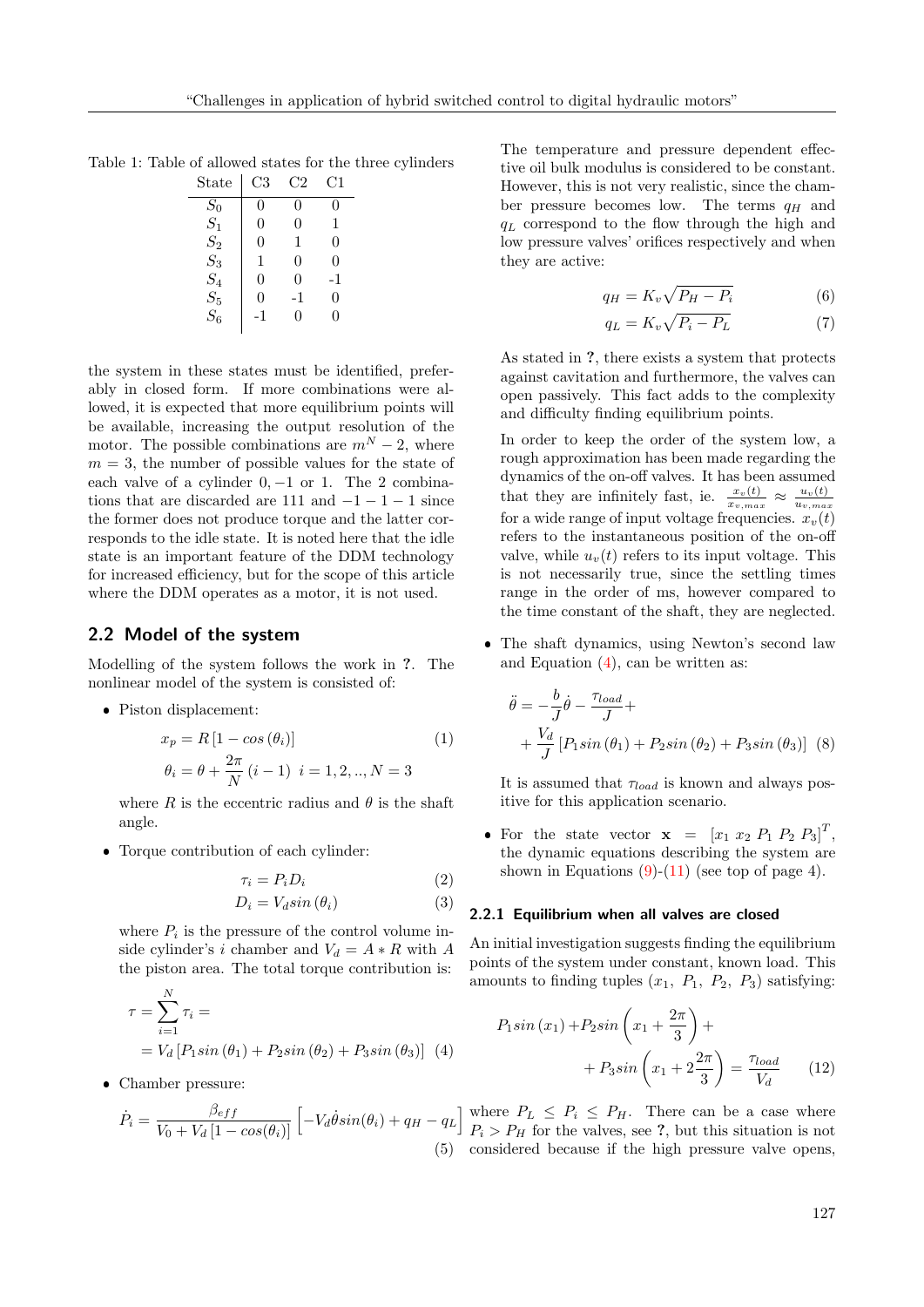$$
\begin{aligned} \dot{x}_1 &= x_2 \tag{9} \\ \dot{x}_2 &= -\frac{b}{\tau} x_2 + \frac{V_d}{\tau} \left[ P_1 \sin \left( x_1 \right) + P_2 \sin \left( x_1 + \frac{2\pi}{\rho} \right) + P_3 \sin \left( x_1 + 2\frac{2\pi}{\rho} \right) \right] - \frac{\tau_{load}}{\tau} \end{aligned} \tag{10}
$$

$$
\dot{x}_2 = -\frac{b}{J}x_2 + \frac{V_d}{J} \left[ P_1 \sin(x_1) + P_2 \sin\left(x_1 + \frac{2\pi}{3}\right) + P_3 \sin\left(x_1 + 2\frac{2\pi}{3}\right) \right] - \frac{\tau_{load}}{J}
$$
\n
$$
\dot{P}_1 = V_1 \sin\left(x_1 + \frac{2\pi}{3}\right) + P_3 \sin\left(x_1 + \frac{2\pi}{3}\right) + \frac{\tau_{load}}{J}
$$
\n(10)

$$
\dot{P}_i = \frac{\beta_{eff}}{V_0 + V_d \left[1 - \cos\left(x_1 + (i-1)\frac{2\pi}{3}\right)\right]} \left[-x_2 V_d \sin\left(x_1 + (i-1)\frac{2\pi}{3}\right) + q_{H,i} - q_{L,i}\right], \quad i = 1, 2, 3 \tag{11}
$$

the torque contribution will be decreased since  $P_i$  will eventually become equal to  $P_H$ .

Finding the chamber pressures and shaft angle as a function of the load torque can be a difficult task. One way to find a closed form solution can be the following procedure:

- Assume that the load is not attached, the high pressure valves are closed and the low pressure valves are open for all cylinders.
- At an initial shaft angle  $x_{1,0}$ , all valves are closed, without attaching the load.
- With the shaft angle equal to  $x_{1,0}$ , the load is attached.

For each chamber, the pressure dynamics are described by the flow continuity equation:

$$
\dot{P}_i = -\frac{\beta_{eff}}{V_i}\dot{V}_i
$$
\n(13)

Under the assumption that  $\beta_{eff}$  is constant, using the separation of variables to solve the differential Equation [\(13\)](#page-3-2) for each cylinder:

$$
P_{f,i} = P_{0,i} + \beta_{eff} \ln\left(\frac{V_{0,i}}{V_{f,i}}\right)
$$
 (14)

where  $P_{f,i}$  and  $P_{0,i}$  stand for the final and initial value of the chamber pressure of cylinder  $i = 1, 2, 3$ , respectively. The same is valid for the volumes  $V_{f,i}$  and  $V_{0,i}$ . Substituting, using the assumptions above:

$$
P_{0,i} = P_L
$$
  
\n
$$
V_{0,i} = V_0 + V_d \left[ 1 - \cos \left( x_{1,0} + \frac{2\pi}{N} (i - 1) \right) \right]
$$
  
\n
$$
V_{f,i} = V_0 + V_d \left[ 1 - \cos \left( x_{1,f} + \frac{2\pi}{N} (i - 1) \right) \right]
$$

Substituting  $P_i$  in Equation [\(12\)](#page-2-2) with Equation [\(14\)](#page-3-3) for each cylinder, a condition that needs to be satisfied for  $x_{1,f}$ ,  $x_{1,0}$  and  $\tau_{load}$  is produced. The value of  $x_{1,f}$ at equilibrium is required to be found. It is not easy to find a closed form for the equilibrium shaft angle, given an initial value and a load torque. As a result, this is <span id="page-3-1"></span><span id="page-3-0"></span>implemented numerically. A loop where angle values in the interval  $[0, 2\pi]$ , as well as chamber pressures for each cylinder  $P_i \in [P_L, P_H]$  is written in Matlab. All possible values for the angle are tested to check whether they satisfy the condition given by Equation [\(12\)](#page-2-2), with Equation [\(14\)](#page-3-3) substituted. This procedure is in other words solving both sides of Equation [\(12\)](#page-2-2) for all angles and finding the points where they are equal, for a given load and initial conditions.

For the case where 3 different initial shaft angles are considered, the following plots of Equation [\(12\)](#page-2-2) are shown in Figures [2,](#page-3-4) [4](#page-4-0) and [5.](#page-4-1) The displacement volume for the simulation was selected as  $V_d = 6.3662 \cdot 10^{-4}$  $\left[\frac{m^3}{\text{rev}}\right]$  and the load torque  $\tau_{load} = 8.75 \cdot 10^3$  [N·m]. In the figures, the shaft angle is iterated between  $0-2\pi$  [rad] and the equilibrium points lie on the intersection of the total actuation torque line (blue colour) and the load torque line (red colour).

<span id="page-3-4"></span><span id="page-3-3"></span><span id="page-3-2"></span>

Figure 2: Equilibrium points when initial angle is 0 [rad].

It can be seen that depending on the initial value of the shaft angle, different, and in some case, multiple equilibrium points are present. Despite this fact, if the followed approach is correct, the equilibrium points could be investigated in regard to their stability property using Lyapunov's indirect method. However, simulation results on the nonlinear system using the same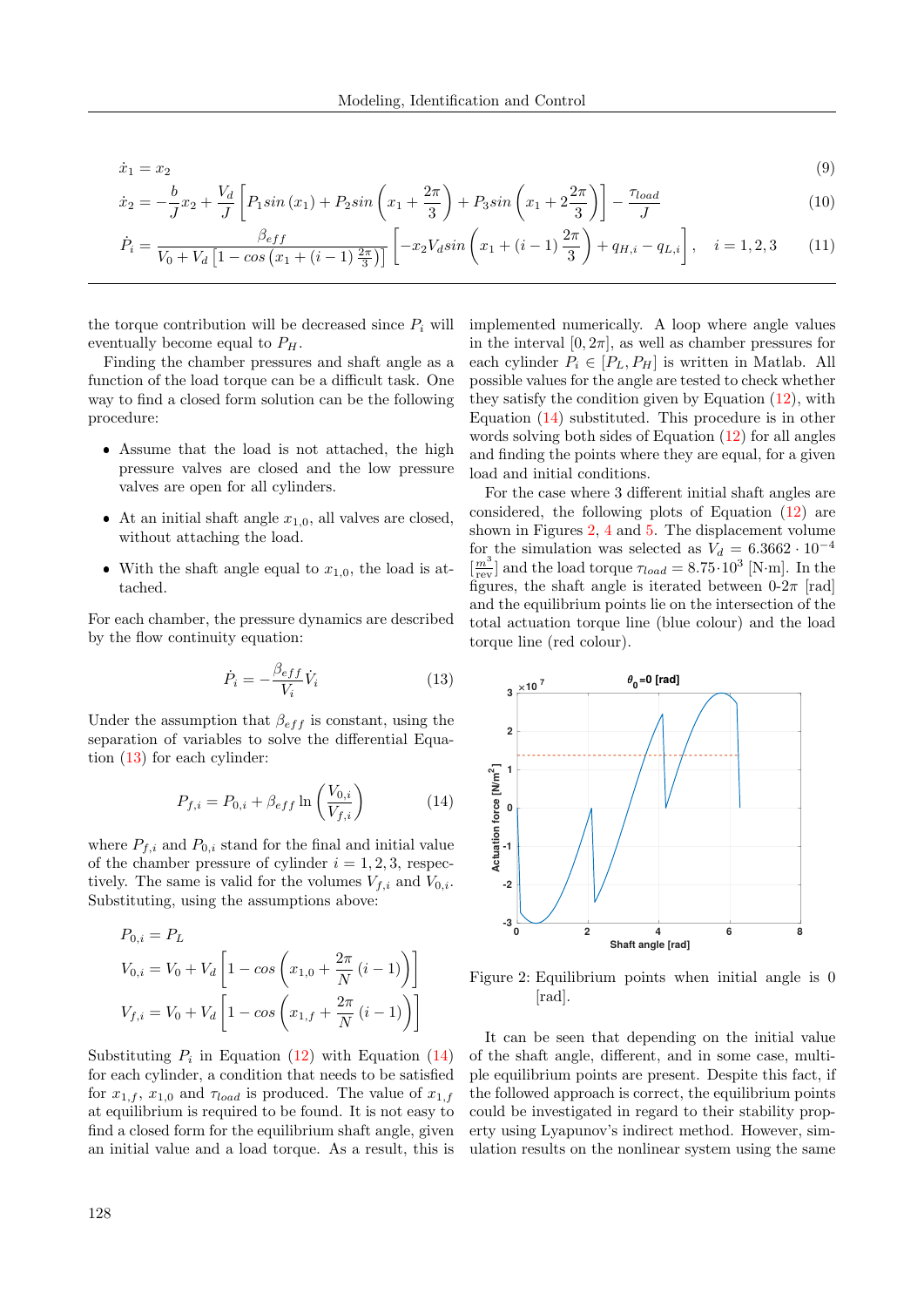<span id="page-4-2"></span>

Figure 3: Equilibrium point when initial angle is 0 Figure 5: Equilibrium points when initial angle is  $\frac{\pi}{3}$ [rad], from the simulation model.

<span id="page-4-0"></span>

Figure 4: Equilibrium points when initial angle is  $\frac{\pi}{6}$ [rad].

parameters do not agree in the value of the equilibrium point for the shaft angle. For example, in Figure [3](#page-4-2) a simulation is used to calculate the equilibrium point when the initial angle equals to 0 [rad]. The same parameters have been used for the DDM, when the equilibrium points are analytically calculated, as described. This result is to be compared with Figure [2,](#page-3-4) see also discussion in section [4.1.](#page-6-0) The parameters used are shown in Table [2.](#page-4-3)

## 3 Switched control

A system that switches between dynamic behaviors in different parts of the state space is called a switched system. Switched systems are a class of hybrid systems

<span id="page-4-1"></span>

<span id="page-4-3"></span>[rad].

| Table 2: Parameters used in simulations. |
|------------------------------------------|
|------------------------------------------|

| Parameter                   | Value     | Unit                |
|-----------------------------|-----------|---------------------|
| $V_0$                       | 0.250     |                     |
| $V_d$                       | 0.63662   |                     |
| $\boldsymbol{R}$            | 25        | mm                  |
| $P_H$                       | 310       | bar                 |
| $P_L$                       | 10        | bar                 |
| h                           | 200       | $Nm$ s/rad          |
| $J_{\cdot}$                 | 534       | $\text{kg } m^2$    |
| $K_v$                       | $10^{-6}$ | $m^2 Pa^{-1}s^{-1}$ |
| $\overline{N}$              | 3         |                     |
|                             | 7000      | bar                 |
| $\beta_{eff} \ \tau_{load}$ | 8.75      | kNm                 |

where no jumps in the continuous states occur when switching between discrete states. A family of systems, suitable for modeling the DDM operating as a motor linearized about a point of operation, are of the form:

<span id="page-4-4"></span>
$$
\dot{\mathbf{x}} = \mathbf{A}_i \mathbf{x} + \mathbf{b}_i \tag{15}
$$

It is important to know whether switching can result in an unstable system and furthermore, which combination of the subsystems leads to the desired performance.

The fact that the valves in practice have dynamics would impose a minimum dwell time criterion, so that the valve spool position has finished its transition from fully open to fully closed, or vice versa. This means that a switching between discrete states cannot occur until the system has stayed in the current discrete state for time at least equal to the dwell time. However, the dynamics of the valves are considered significantly faster and are neglected.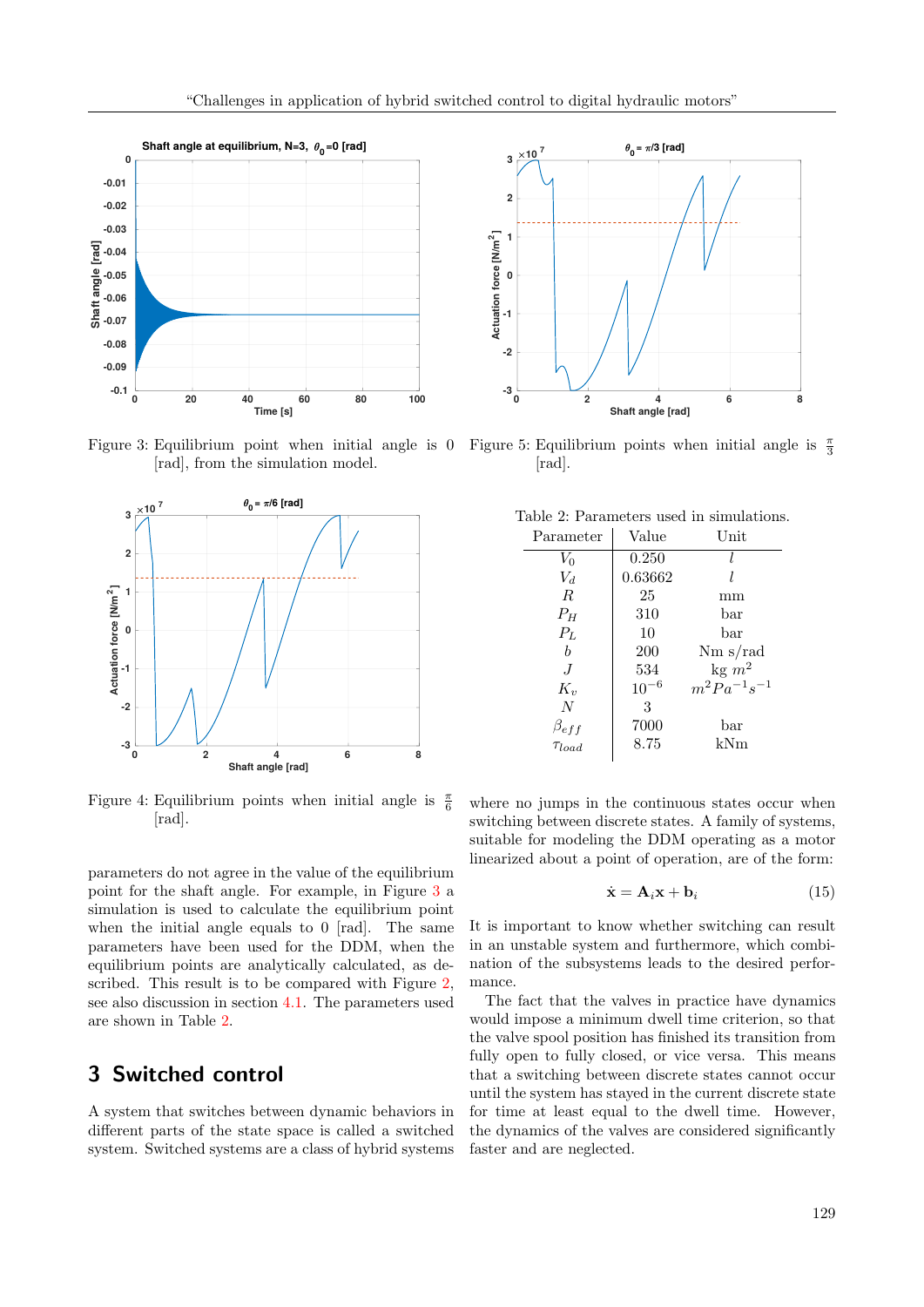<span id="page-5-0"></span> $\dot{V}$ 

Stability of switched systems can be proven by a common Lyapunov function ?, Theorem 2.1, with time derivative negative definite along the trajectories of all subsystems, independently of the switching signal. It is difficult to satisfy all the conditions for the common Lyapunov function, especially in the case that the number of subsystems is 7.

However, if there can be a Lyapunov function for a convex combination of the subsystems, then the switching system is uniformly stable ?, Corollary 2.3. Using this result, it will be assumed that a convex combination exists and a Lyapunov function will be used to investigate the conditions under which the switched system is uniformly asymptotically stable. This will help with the design of the switching signal.

Since the system in question is nonlinear, selecting a Lyapunov function candidate can be a non trivial task. However, for linear systems, there exists a way to design Lyapunov functions, which can be a good start for the investigation. As a result, the system is linearized about points of operation, which should correspond to the equilibrium points at each discrete state  $S_j, j = 0, 1, ..., 6$ . As a result, the system is treated as if it was linear and the controller is designed based on this model. Hopefully, all initial conditions lie in the vicinity of the region of attraction of the equilibrium point of the plant-controller system.

It is known that for linear systems of the form:

$$
\dot{\mathbf{x}} = \mathbf{A}\mathbf{x} \tag{16}
$$

where A is strictly Hurwitz, a suitable selection for a Lyapunov function is:

$$
V(\mathbf{x}) = \mathbf{x}^T \mathbf{P} \mathbf{x}
$$
 (17)

where  $P$  is a symmetrical and positive definite matrix. The derivative of  $V(\mathbf{x})$  along the trajectories of the system with dynamics described in Equation [\(16\)](#page-5-0) becomes:

$$
\dot{V}(\mathbf{x}) = \langle \nabla V(\mathbf{x}), \mathbf{x} \rangle = \mathbf{x}^T (\mathbf{A}^T \mathbf{P} + \mathbf{P} \mathbf{A}) \le -\mathbf{Q} \tag{18}
$$

where **Q** is a positive definite matrix, usually selected to be the identity matrix I.

The family of systems in this case does not need to have strictly Hurwitz matrices, however, there should be a convex combination that achieves this property. Assuming that this combination exists, denoted as  $\mathbf{A}_{\lambda}$ , a Lyapunov function candidate is, according to Lemma 1, ?:

$$
V(\mathbf{x}) = \mathbf{x}^T \mathbf{P} \mathbf{x}
$$
(19)  
\n
$$
\dot{V}(\mathbf{x}) = \mathbf{x}^T (\mathbf{A}_{\lambda}^T \mathbf{P} + \mathbf{P} \mathbf{A}_{\lambda}) \mathbf{x} =
$$
\n
$$
= \min_{i \in K} \mathbf{x}^T (\mathbf{A}_i^T \mathbf{P} + \mathbf{P} \mathbf{A}_i) \mathbf{x}
$$
\n
$$
\leq \min_{\lambda \in \Lambda} \mathbf{x}^T (\mathbf{A}_{\lambda}^T \mathbf{P} + \mathbf{P} \mathbf{A}_{\lambda}) \mathbf{x} < 0
$$
(20)

where K is the set  $\{0, 1, 2, ..., 6\}$ . An element in K denotes the active subsystem.  $\mathbf{A}_{\lambda}$  denotes the convex combination of the subsystem dynamics matrices A:

$$
\mathbf{A}_{\lambda} = \sum_{i=0}^{6} \lambda_i \mathbf{A}_i, \quad \lambda_i \le 1, \quad \sum_{i=0}^{7} \lambda_i = 1 \qquad (21)
$$

For the case where there exists  $\mathbf{A}_{\lambda}$  Hurwitz, then according to ?, Lemma 1, a switching signal that stabilizes the origin as equilibrium point can be designed as:

$$
\sigma(\mathbf{x}) = \arg\min_{i \in K} \mathbf{x}^T \mathbf{P} \mathbf{A} \mathbf{x}
$$
 (22)

#### 3.1 The system under consideration

For the family of systems described by Equation [\(15\)](#page-4-4), an appropriate Lyapunov function can be:

$$
V(\mathbf{e}) = \mathbf{e}^T \mathbf{P} \mathbf{e}
$$
 (23)

where  $\mathbf{e} = \mathbf{x} - \mathbf{x}_e$  with  $\mathbf{x}_e$  an attainable equilibrium point. What is left is to find assumptions that will render the selected equilibrium point Uniformly Asymptotically Stable, preferably Globally ((G)UAS). To this end, a switching logic and some assumptions have to be made. The derivative of the Lyapunov function will help with both these requirements. Along the trajectories of the system in Equation [\(15\)](#page-4-4):

$$
(\mathbf{e}) = 2\mathbf{e}^T \mathbf{P} \dot{\mathbf{e}}
$$
  
\n
$$
= 2\mathbf{e}^T \mathbf{P} (\mathbf{A}_{\sigma} \mathbf{x} + \mathbf{b}_{\sigma})
$$
  
\n
$$
= 2\mathbf{e}^T \mathbf{P} (\mathbf{A}_{\sigma} \mathbf{x} + \mathbf{b}_{\sigma}) + \mathbf{e}^T Q_{\sigma} \mathbf{e} - \mathbf{e}^T Q_{\sigma} \mathbf{e}
$$
  
\n
$$
= \min_{i \in K} \mathbf{e}^T [2\mathbf{P} (\mathbf{A}_i \mathbf{x} + \mathbf{b}_i) + Q_i \mathbf{e}] - \mathbf{e}^T Q_{\sigma} \mathbf{e}
$$
  
\n
$$
= \min_{\lambda \in \Lambda} \mathbf{e}^T [2\mathbf{P} (\mathbf{A}_\lambda \mathbf{x} + \mathbf{b}_\lambda) + Q_\lambda \mathbf{e}] - \mathbf{e}^T Q_{\sigma} \mathbf{e}
$$
  
\n
$$
= \min_{\lambda \in \Lambda} \mathbf{e}^T \left[ 2\mathbf{P} \mathbf{A}_\lambda \mathbf{e} + \underbrace{2\mathbf{P} \mathbf{A}_\lambda \mathbf{x}_e + 2\mathbf{P} \mathbf{b}_\lambda}_{0} + Q_\lambda \mathbf{e} \right] -
$$
  
\n
$$
- \mathbf{e}^T Q_{\sigma} \mathbf{e}
$$
  
\n
$$
\leq -\mathbf{e}^T \mathbf{Q}_{\sigma} \mathbf{e}
$$
  
\n(24)

In order to get to the negative definite conclusion for  $V(\mathbf{e})$ :

- The second equality comes from the fact that  $x_e$ is a static equilibrium point, belonging in the set of attainable equilibrium points.
- Assume that there exists  $\mathbf{Q}_{\sigma} > 0$ .
- Assume that there exists a convex combination  $\mathbf{A}_{\lambda}$ which is Hurwitz.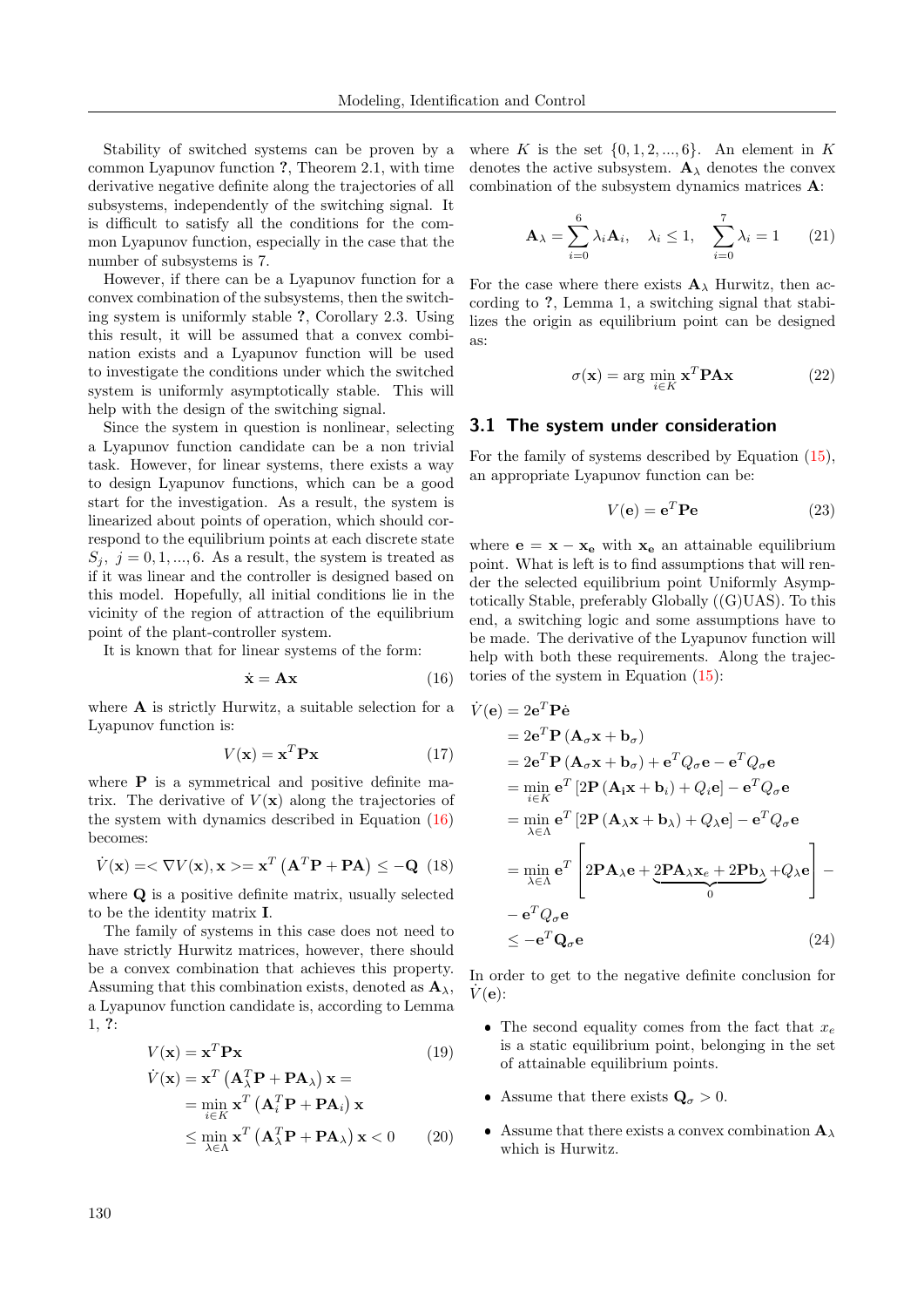- Assume that there exists  $P : P^T = P > 0$ . The last three assumptions take the last equality to the inequality, and the conclusion that  $x_e$ is (G)UAS. The global characterization cannot be guaranteed, since the system is nonlinear in nature and this is a linearization about these equilibrium points. There can be other equilibrium points outside the small neighborhood where the linearization is valid.
- In the last equality, the 0 result comes from the fact that  $x_e$  satisfies the condition of being an equilibrium point of the linearized system, and as a result,  $\dot{x}_e = 0$ .

The switching signal can be selected as:

$$
\sigma(\mathbf{x}, \mathbf{x}_e) = \min_{i \in K} \mathbf{e}^T \left[ 2\mathbf{P} \left( \mathbf{A}_i \mathbf{x} + \mathbf{b}_i \right) + Q_i \mathbf{e} \right] \tag{25}
$$

since only one system  $i$  can be active for a given time period and region of the state space. The selection is based on the Lyapunov function derivative, using the fourth equality.

Using this design, one finds the system dynamics matrices,  $A_i$ , a convex combination of them  $A_{\lambda}$  which is Hurwitz, the attainable set of equilibrium points, then the matrices  $Q$  and  $P$ . In  $?$ ,  $Q$  is found by utilizing the output matrix, since output feedback was used.

A somewhat different approach is made in ?. In that approach, the switching frequency can be lowered using a positive parameter, smaller than 1. However, every dynamics matrix  $A_i$  must be strictly Hurwitz and an LMI problem needs to be solved to find the matrix P.

## 4 Challenges

Trying to apply the approach in Section 3 to the given system is straightforward. The very nature of the system poses difficulties. The system in question, described by Equations  $(9)-(11)$  $(9)-(11)$  $(9)-(11)$  is nonlinear. In order to apply the readily available results presented in Section 3, the system is linearized. The points of linearization should be the equilibrium points at each different discrete state i. These states correspond to different positions for the valves of each cylinder, as shown in Table [1.](#page-2-0) An initial approach is to find the equilibrium points for these states. The following step is to find the eigenvalues of the dynamics matrices,  $A_i$  and find a convex combination that is Hurwitz.

### <span id="page-6-0"></span>4.1 Equilibrium points

As noted in Section [2.2.1,](#page-2-3) it is already difficult to find the equilibrium points when all valves are closed, or the state  $S_0 = 000$ , corresponding to a dynamics matrix  $A_i$ . Obtaining the equilibrium points for the different states in closed form is difficult, more so when a chamber is pressurized, since the movement of the shaft affects the pressure in the chambers of the other cylinders. Simulation could be a solution, however, the effective bulk modulus should also be modeled as a nonlinearity. This is not effective for application, since a very high number of simulations should be realized, to cover the majority of initial conditions and loads. Another important prerequisite is that the equilibrium point should be stable. This can be checked using Lyapunov's indirect method.

#### 4.1.1 Linearization

Assuming one has managed to find the equilibrium points in closed form, denoted as  $\mathbf{x}_{e,i}$ ,  $i = 0, 1, ..., 6$ , the next step would be to linearize the nonlinear system to bring it to the form in Equation [\(16\)](#page-5-0).

$$
\mathbf{A} = \begin{bmatrix} \frac{\partial f_1(\mathbf{x})}{\partial x_1} & \frac{\partial f_1(\mathbf{x})}{\partial x_2} & \frac{\partial f_1(\mathbf{x})}{\partial P_1} & \frac{\partial f_1(\mathbf{x})}{\partial P_2} & \frac{\partial f_1(\mathbf{x})}{\partial P_3} \\ \frac{\partial f_2(\mathbf{x})}{\partial x_1} & \frac{\partial f_2(\mathbf{x})}{\partial x_2} & \frac{\partial f_2(\mathbf{x})}{\partial P_1} & \frac{\partial f_2(\mathbf{x})}{\partial P_2} & \frac{\partial f_2(\mathbf{x})}{\partial P_3} \\ \frac{\partial f_3(\mathbf{x})}{\partial x_1} & \frac{\partial f_3(\mathbf{x})}{\partial x_2} & \frac{\partial f_3(\mathbf{x})}{\partial P_1} & \frac{\partial f_3(\mathbf{x})}{\partial P_2} & \frac{\partial f_3(\mathbf{x})}{\partial P_3} \\ \frac{\partial f_4(\mathbf{x})}{\partial x_1} & \frac{\partial f_4(\mathbf{x})}{\partial x_2} & \frac{\partial f_4(\mathbf{x})}{\partial P_1} & \frac{\partial f_4(\mathbf{x})}{\partial P_2} & \frac{\partial f_4(\mathbf{x})}{\partial P_3} \\ \frac{\partial f_5(\mathbf{x})}{\partial x_1} & \frac{\partial f_5(\mathbf{x})}{\partial x_2} & \frac{\partial f_5(\mathbf{x})}{\partial P_1} & \frac{\partial f_5(\mathbf{x})}{\partial P_2} & \frac{\partial f_5(\mathbf{x})}{\partial P_3} \end{bmatrix} \mathbf{x}_{\mathbf{e},i}, u_{\bullet} = 1
$$
\n
$$
\mathbf{b} = \begin{bmatrix} \frac{\partial f_1(\mathbf{x})}{\partial u_{\bullet}} & \frac{\partial f_2(\mathbf{x})}{\partial u_{\bullet}} & \frac{\partial f_3(\mathbf{x})}{\partial u_{\bullet}} & \frac{\partial f_4(\mathbf{x})}{\partial u_{\bullet}} & \frac{\partial f_5(\mathbf{x})}{\partial u_{\bullet}} \end{bmatrix}^T \Big|_{\mathbf{x}_{\mathbf{e},i}, u_{\bullet} = 1}
$$
\n(26)\n
$$
\mathbf{b} = \begin{bmatrix} \frac{\partial f_1(\mathbf{x})}{\partial u_{\bullet}} & \frac{\partial f_2(\mathbf{x})}{\
$$

where • denotes which valve is open, the high or low line pressure.

The A matrices differ between discrete states when the valves are not open for a cylinder, since then, in the flow continuity equation,  $q_H = q_L = 0$ . The elements of the dynamics matrices  $A_i$  are rather complicated due to the volume in the denominator in the flow continuity equation. This fact is however an advantage of the hybrid modeling and control, despite its complexity. If a linear controller with constraints was to be used, designed based on one linearized model, the flow through the orifice of each on-off valve for a cylinder would be linearized about a point. When the valve is off, there is no flow and as a result, the pressure dependence term in the dynamics matrix should be absent. In the case there was damping due to leakage, only this damping would be affected. However, when there is no damping, when the flow is equal to 0, the pressure dynamics system is not dependent on its previous values.